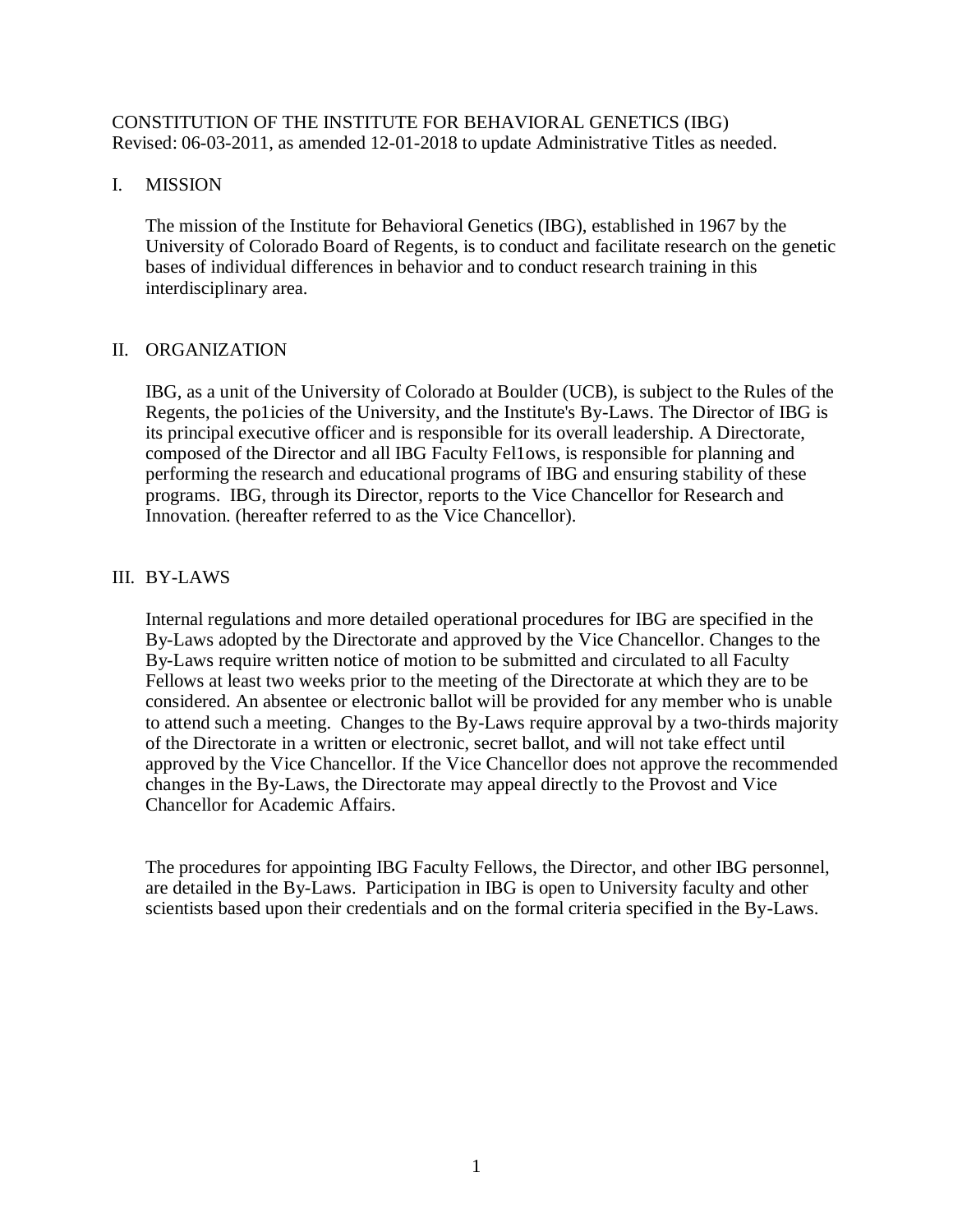# BY-LAWS OF THE INSTITUTE FOR BEHAVIORAL GENETICS (IBG)

# I. ADMINISTRATIVE STRUCTURE

## A. Directorate

The Institute is organized in the form of a Directorate composed of the Director and the IBG Faculty Fellows. The Directorate is responsible for designing, initiating, and carrying out the research and educational programs of the Institute, for ensuring continuity in the nature of the scientific tasks and in the resources for conducting them, and for coordinating the work with relevant University of Colorado units and external organizations.

- 1. The Director is the principal executive officer and appointing authority, responsible for the overall leadership of the Institute within the Rules of the Regents, the policies of the University, and the By-Laws of the Institute. The Director reports to the Vice Chancellor for Research and Innovation (hereafter referred to as the Vice Chancellor) on matters pertaining to the Institute's administrative, management, research, and teaching programs. The Director shall be rostered in the Institute and shall also be a member of an academic unit in which he or she has a professorial appointment. The Director is the official spokesperson and representative of the Institute and may appoint an Acting Director during periods of absence.
- 2. IBG Faculty Fellows are appointed by the procedures outlined in Section II of the By-Laws. A Faculty Fellow's position (full-time-equivalent: FTE) may be rostered, either wholly or in part, in IBG or in a cognate academic unit.

# B. Other IBG Personnel

1. Research Professors

IBG Research Professors are appointed by the procedures outlined in Section II of the By-Laws.

2. Research Associates and Senior Research Associates

Research Associates are appointed by the appropriate Principal Investigator or Faculty Fellow sponsor with the concurrence of the Director. Senior Research Associates are Research Associates who have met the requirements described in Appendix 1 (Criteria for promotion to Senior Research Associate). These are University titles and must be approved by the Vice Chancellor for Research.

3. Staff

The IBG staff comprises:

a. State-funded support positions in the State Personnel System and professional exempt class.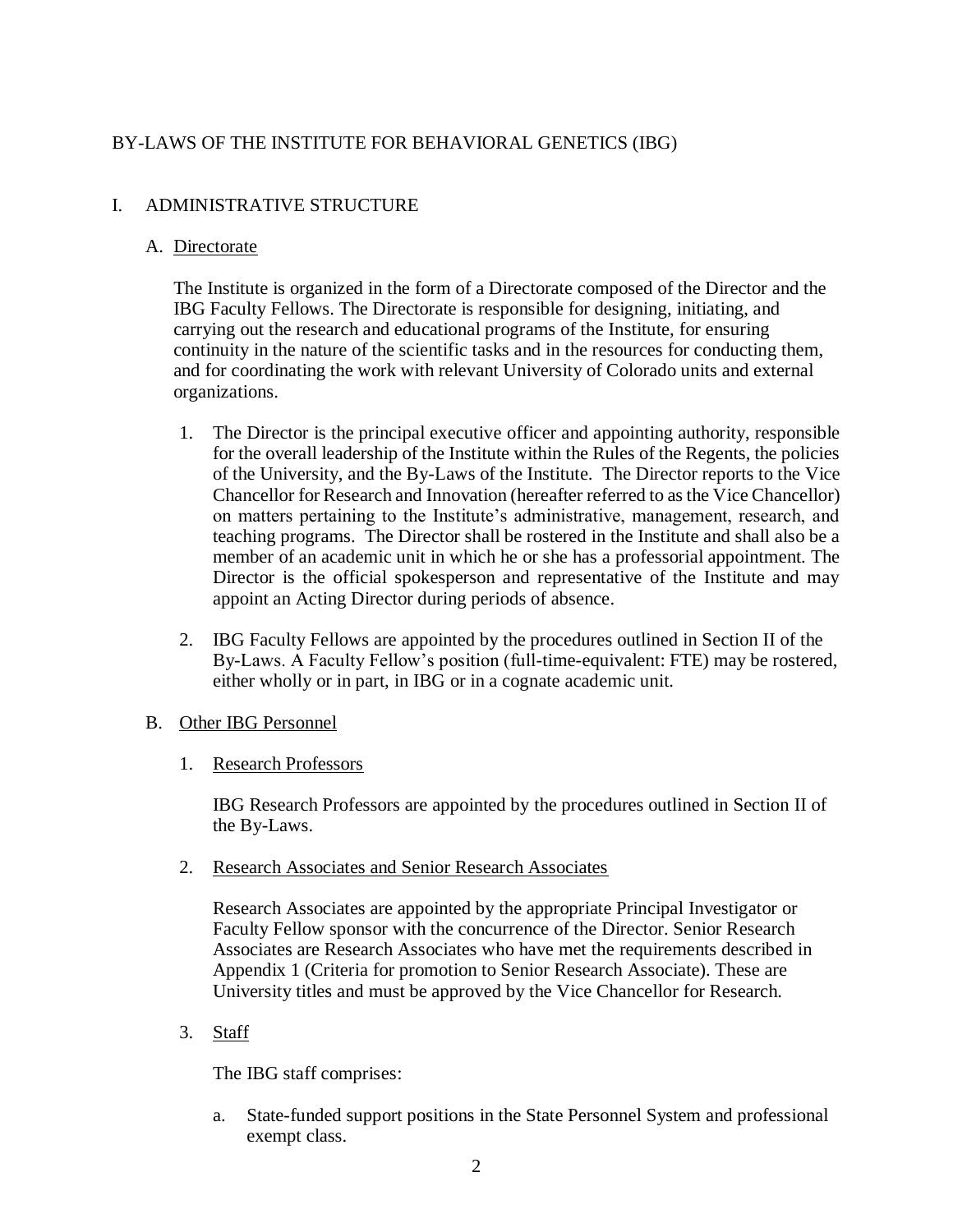- b. Grant- or contract-funded positions of an administrative, support, or research nature in either the State Personnel System or the Special Faculty (e.g. Professional Research Assistant or Senior Professional Research Assistant) category.
- 4. Graduate Research Assistants

Research Assistants are appointed by the appropriate Principal Investigator with the concurrence of the Director.

5. Graduate Students (not Graduate Research Assistants)

Graduate Students who are not Research Assistants, but who are under the direction of the IBG faculty, may also affiliate with IBG upon the recommendation of the faculty sponsor and with the concurrence of the Director.

C. Visiting Professors and Visiting Fellows

Visitors to the Institute may, upon the recommendation of the Directorate, be accorded the Title "Visiting Fellow" or designated "Visiting ---" (academic title indicating the visitor's rank at his or her home institution) as specified in Part II, Section 3, of the University of Colorado Faculty Handbook.

#### II. APPOINTMENTS

#### A. Directorate

1. Faculty Fellows

At least once a year the Directorate will meet to discuss applications for membership in the Institute. Membership as a Faculty Fellow is awarded for a term consonant with the need of the Institute and the need of the candidate, but shall in no case be longer than for a five-year term. Members may be considered for additional terms so long as their needs and interests and those of the Institute remain consonant. Accommodations will have to be made between those academic units involved and IBG when a faculty FTE is rostered either wholly or in part in the Institute. It is understood that membership is limited to the number of people that the resources of the Institute can help support. Recommendations for membership are forwarded to the Office of the Vice Chancellor for final approval.

IBG Faculty Fellows conduct research in IBG and may be salaried (either wholly or in part) through IBG or through another academic unit. The academic units involved are encouraged to facilitate released-time arrangements for IBG Faculty Fellows.

B. The procedures for appointment, reappointment, non-reappointment, termination, and dismissal of faculty at UCB are defined in the University of Colorado Faculty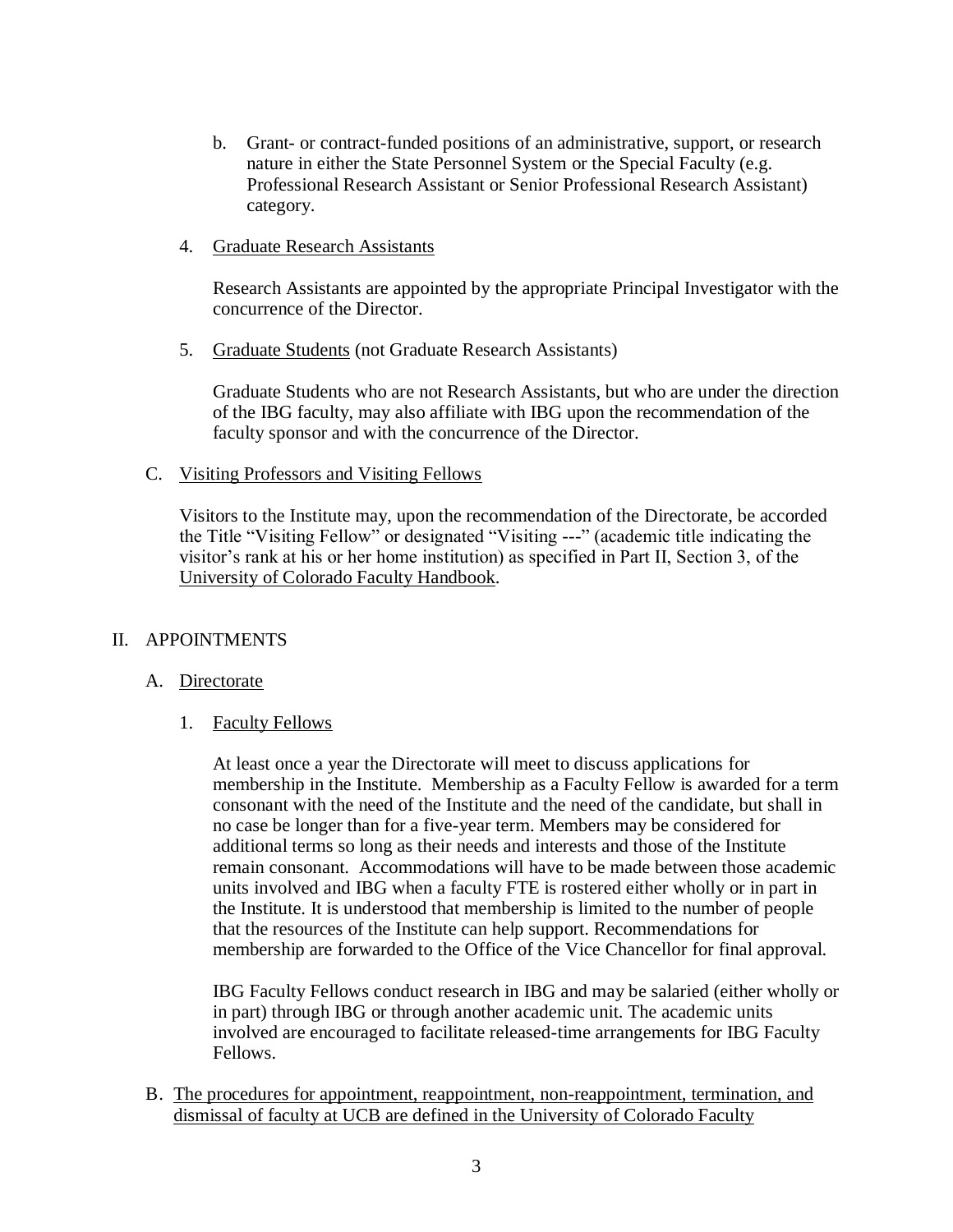## Handbook, under Principles & Policies Related to Appointment, Reappointment, Promotion and Tenure.

2. Director

## a. Selection and Appointment of a Director

When the selection of a Director is to be made, the IBG Faculty Fellows will establish or constitute themselves as a search committee which will work according to UCB affirmative action procedures. The Fellows shall submit the name of their nominee to the Vice Chancellor, who shall make the final determination.

As the Directorship carries an FTE position with it, accommodations will have to be made between the academic units involved when a new Director replaces a Director from a different unit.

The Director is appointed by the Vice Chancellor for a four-year term, with the concurrence of the Associate Vice Chancellor for Faculty Affairs and subject to approval by the Chancellor of the University of Colorado at Boulder. The Director is eligible for reappointment following the procedures outlined above (Section II, A, 2, a). The Director shall have a professorial appointment in an academic department and shall hold research credentials relevant to the Institute's mission.

- b. An Acting Director may be appointed by the Director from among the IBG Faculty Fellows during periods of absence.
- c. In the event of incapacity, death, or resignation of the Director, the IBG Faculty Fellows will recommend to the Vice Chancellor the appointment of an Interim Director, pending the appointment of a new Director. Procedures for the selection and appointment of a new Director must be started expeditiously.

## B. Other IBG Personnel

1. Research Professors

Criteria and procedures for the appointment of Research Professors are the same as those employed for appointment of IBG Faculty Fellows. This policy is subordinate to that described in the document, "Faculty Research Titles: Boulder Campus Implementation Policy."

2. Research Associates and Senior Research Associates

Appointment of Research Associates (subject to the concurrence of the Director) are at the discretion of the Principal Investigator or Faculty Fellow sponsor, who may stipulate the conditions of the award appropriate to a particular grant or contract. Senior Research Associates are Research Associates who have met the requirements described in Appendix 1 (Criteria for promotion to Senior Research Associate). These are University titles and must be approved by the Vice Chancellor.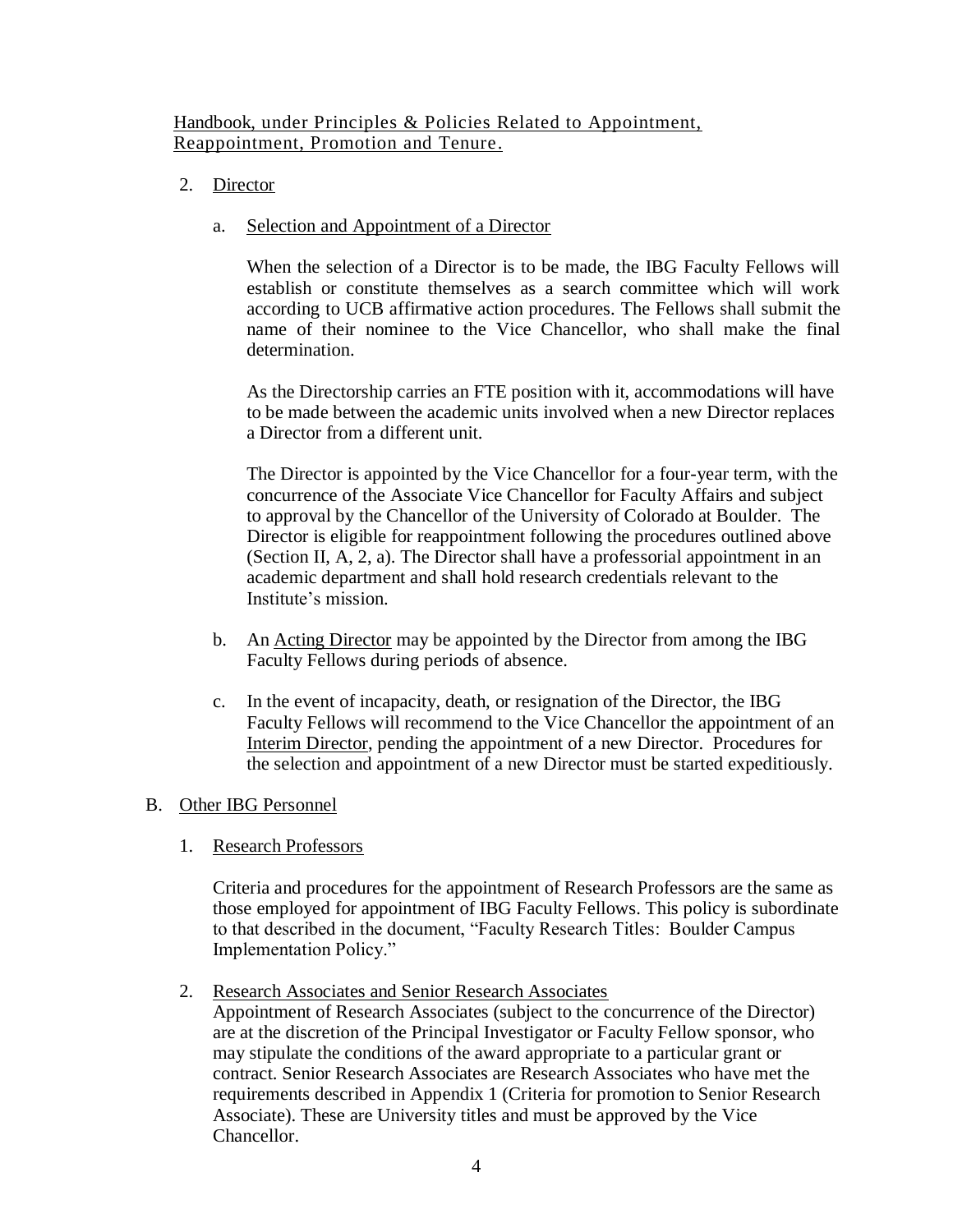3. Staff

Staff appointments are made in accordance with the appropriate State and University regulations, contingent upon availability of funds.

4. Graduate Research Assistants

Appointment and reappointment to Graduate Research Assistantships (subject to the concurrence of the Director) are at the discretion of individual Principal Investigators, who may stipulate conditions for the award appropriate to a particular grant or contract. Research support may not be offered prior to acceptance of the student by an academic unit of the University.

5. Graduate Students (not Graduate Research Assistants)

Graduate Students affiliated with IBG may hold Fellowships, Traineeships, or Teaching Assistantships. Their appointment to such positions is the responsibility of the relevant awarding body.

## III. ANNUAL EVALUATION

- A. Directorate
	- 1. Director

Evaluation of the Director will be made by the Vice Chancellor..

2. Faculty Fellows and Research Professors

Each year during the Spring Semester, Faculty Fellows and Research Professors rostered in the Graduate School shall provide the Director with a copy of his or her Faculty Report of Professional Activities). Evaluations by the Director based upon this information, and the recommendations of the IBG Salary Committee, may be provided to the heads of the cognate academic units for their consideration concerning tenure, promotion, or salary adjustment decisions, and will also be provided to the Vice Chancellor..

#### B. Other IBG Personnel

1. Research Associates and Senior Research Associates

Research Associates and Senior Research Associates are evaluated annually in writing by their supervisor or the Principal Investigator of the grant or contract on which they are employed. The annual evaluation forms part of the Research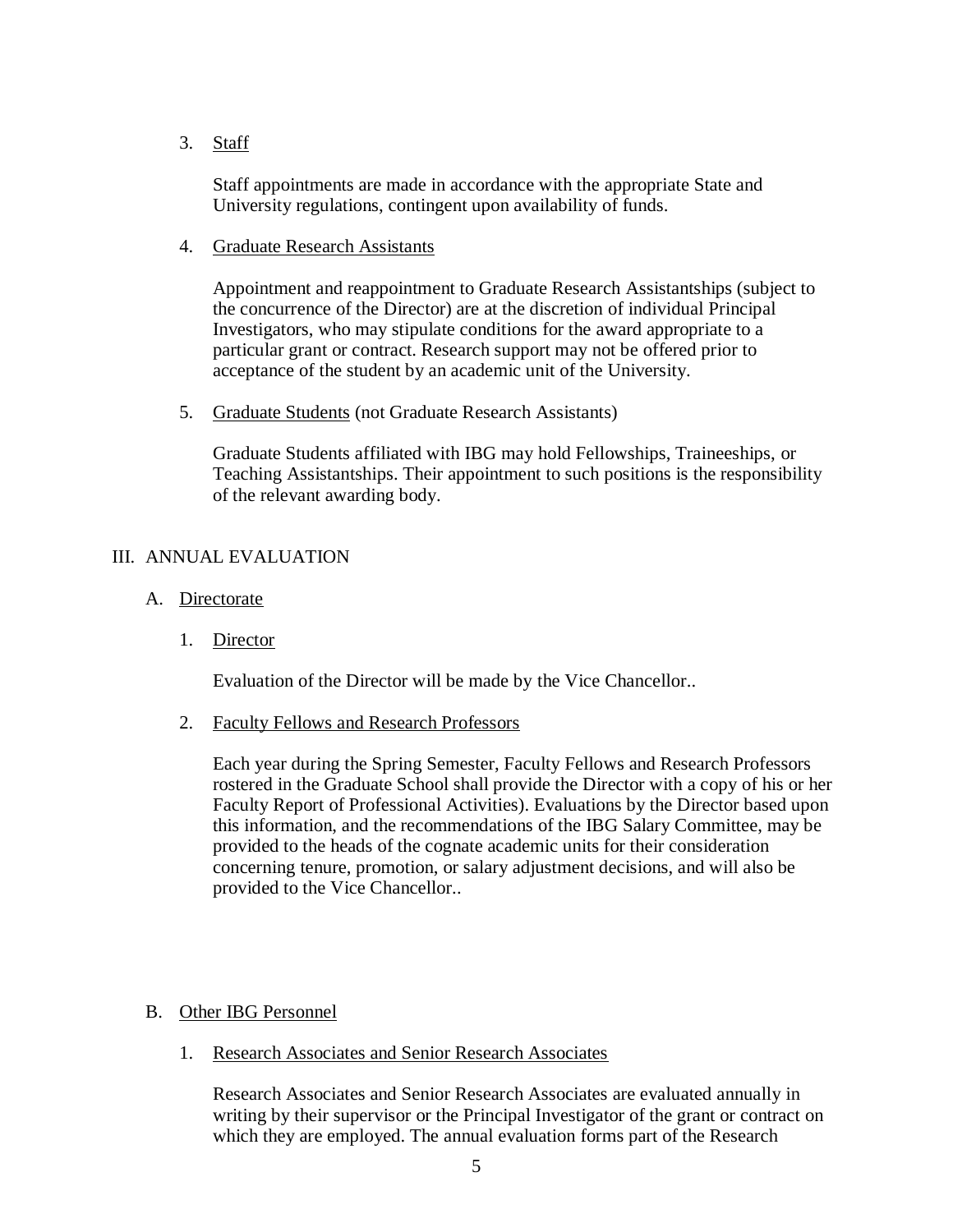Associate's or Senior Research Associate's personnel file. The renewal of such appointments is conditional upon satisfactory performance and contingent upon availability of funds. In the event that the Research Associate or Senior Research Associate is Principal Investigator, the Faculty Fellow sponsor is responsible for this evaluation.

## 2. Staff

Staff are evaluated annually in writing by their supervisors. Procedures for evaluation and requirements for notifying staff of the results will follow the most current rules appropriate for their status (professional exempt, classified, professional research assistant).

#### 3. Graduate Research Assistants

Graduate Research Assistants are evaluated by the Principal Investigator of the grant or contract on which they are employed. The renewal of such assistantships is conditional upon satisfactory performance and contingent upon the availability of funds.

4. Graduate Students (not Graduate Research Assistants)

Graduate Students who are not employed as research assistants are evaluated according to the procedures of the academic unit in which they are registered for an advanced degree.

## IV. PROMOTION AND TENURE

A. Rules for tenure of faculty members rostered in the Graduate School and promotion of Research Professors follow the University of Colorado Faculty Handbook, under Principles & Policies Related to Appointment, Reappointment, Promotion and Tenure. Tenure normally resides in an academic department, and therefore tenure and promotion is the responsibility of the academic department.

 Promotion of Research Associates to Senior Research Associates is at the discretion of the supervising Faculty Fellow, subject to University policy, the criteria set out in Appendix 1, and the concurrence of the Director.

## V. RESEARCH ORGANIZATION

New proposals for research by Faculty Fellows and Research Associates which would use IBG resources are submitted to the Director for initial approval in abstract and outline form, including budget information, prior to their submission to the Office of Contracts and Grants. Particular attention will be paid to their relevance to the Institute's mission. Budgets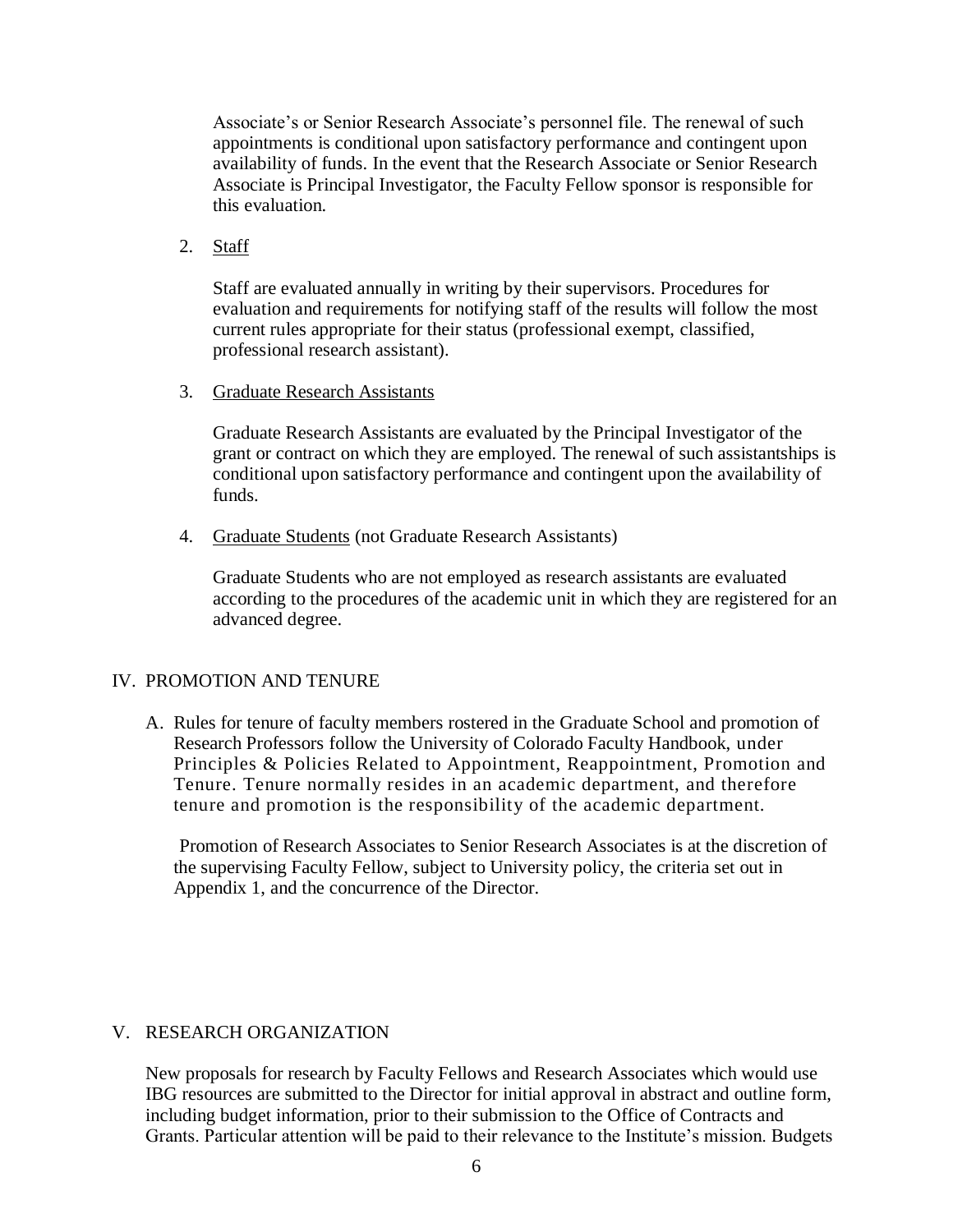are to be developed in consultation with the Institute's Administrative Officer (currently the Assistant Director) so as to ensure essential support for Institute facilities, staff positions, and Graduate Students according to any guidelines that may be enacted by the Directorate. The Director is administratively responsible for expenditures on research grants and contracts administered through IBG. The Principal Investigator (PI) on a grant or contract is directly responsible for all expenditures made from grant monies awarded to the Regents in the name of the PI.

Fellows of IBG discharge their special responsibility for graduate education by supervising and guiding Graduate Student research, independently or in group projects, and by teaching formal courses in their respective academic units. As an important teaching responsibility, Faculty Fellows provide a series of courses tailored to the general mission of the Institute. IBG Faculty Fellows contribute to the formal graduate and undergraduate programs of their academic units by teaching courses and serving on thesis, dissertation, and other departmental committees.

All courses taught by IBG Faculty Fellows are evaluated by the standard procedures of the academic units in which they are offered.

## VII. FINANCES

The Director is administratively responsible to the Vice Chancellor for all expenditures within IBG accounts.

General fund budgets and allocations are prepared by the Director.

## VIII. MEETINGS OF THE DIRECTORATE

Meetings of the Directorate are chaired by the Director or his/her designee and will usually be held at least once each semester or more frequently as required.

A quorum for a meeting of the Directorate consists of one quarter of the Directorate , not counting for this purpose Faculty Fellows on leave or retired, although those individuals may attend and vote. Items moved and seconded for consideration in any meeting are voted on and will carry by a simple majority vote of the members of the Directorate present, except as specified below:

## A. Changes to the By-Laws

Changes to the By-Laws require written notice of motion to be submitted and circulated to all Faculty Fellows at least two weeks prior to the meeting of the Directorate at which they are to be considered. An absentee or electronic ballot will be provided for any member who is unable to attend such a meeting.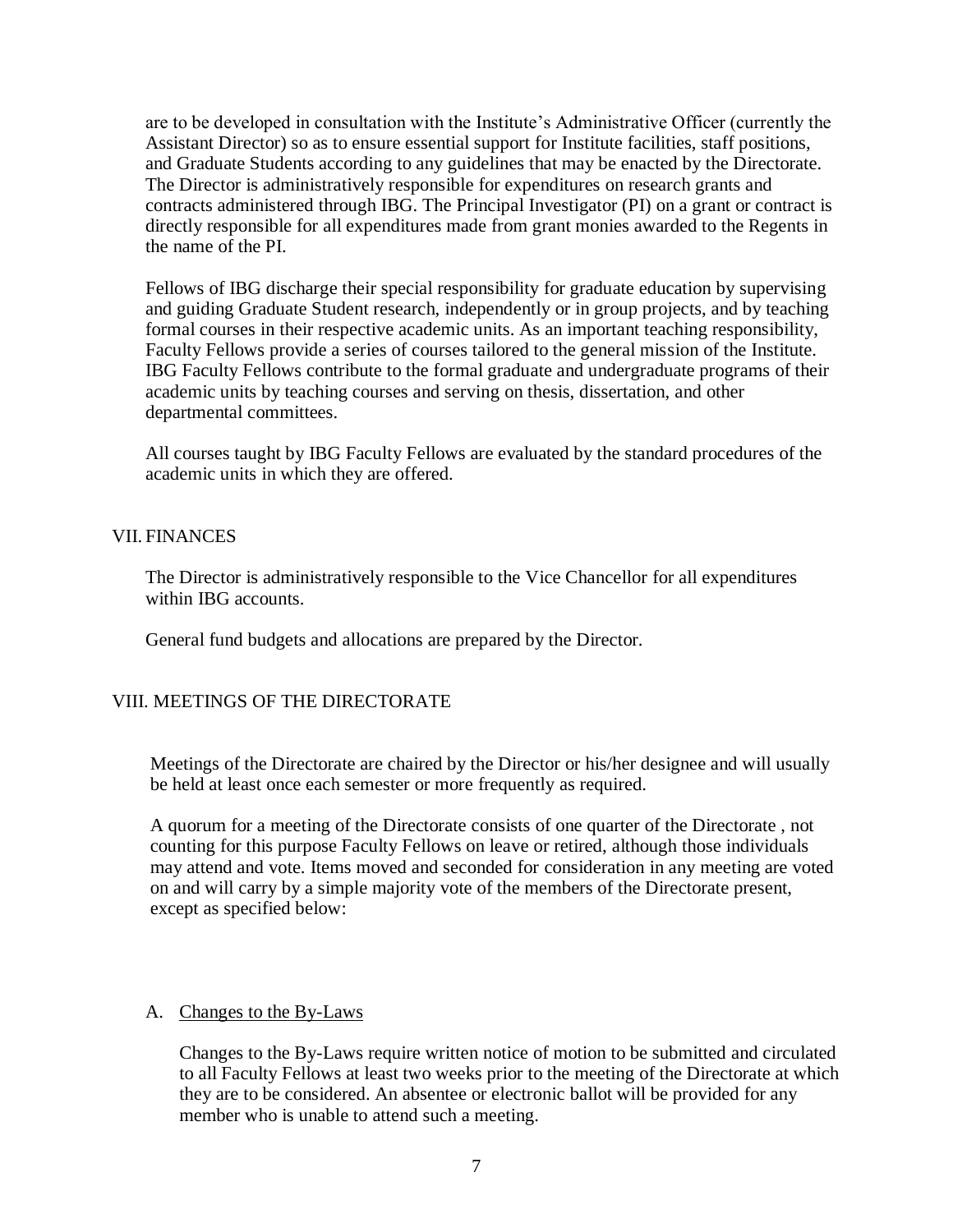Changes to the By-Laws require approval by a two-thirds majority of the Directorate in a written, secret ballot and will not take effect until approved by the Vice Chancellor. If the Vice Chancellor does not approve the recommended changes in the By-Laws, the Directorate may appeal directly to the Provost and Vice Chancellor for Academic Affairs.

#### B. Requests for Written, Mail, or Electronic Ballots

For items moved and seconded for consideration, a written ballot will be held at the request of any member.

Also, for any item in which a vote by the quorum could be nullified by a vote of the full Directorate, a mail or electronic ballot may be requested by any member present.

# IX. COMMITTEES OF THE DIRECTORATE

Members of IBG standing committees and their chairpersons are appointed by the Director. New committees may be created, or current committees disbanded, by the Directorate.

- A. The IBG Research Program Committee is responsible for advising the Directorate regarding space and facilities allocations, requirements, utilization, and acquisition; fostering collaborative research; and other duties as may be assigned from time to time by the Director.
- B. The IBG Training Program Committee is responsible for advising the Directorate regarding changes in training program requirements, selection of trainees, monitoring the progress of IBG trainees, and other duties as may be assigned from time to time by the Director.
- C. The IBG Salary Committee is responsible for advising the Director on the evaluation of tenured or tenure-track faculty rostered in the Graduate School, and making recommendations for the distribution of merit raises among those faculty.
- D. The IBG Committee on Research Faculty Appointments and Titles is responsible for making recommendations about the promotion of Research Faculty from Research Associate to Senior Research Associate and from Professional Research Assistant I to Professional Research Assistant II to Senior Professional Research Assistant.
- E. The IBG Information Technology Committee advises the Directorate on information technology policies, procedures, and infrastructure that supports the common activities of the Institute.

Appendix 1. Criteria for promotion to Senior Research Associate.

The criteria for this title will normally include the following: a minimum of five years employment at IBG, a minimum of five years since award of the PhD, and the competitive